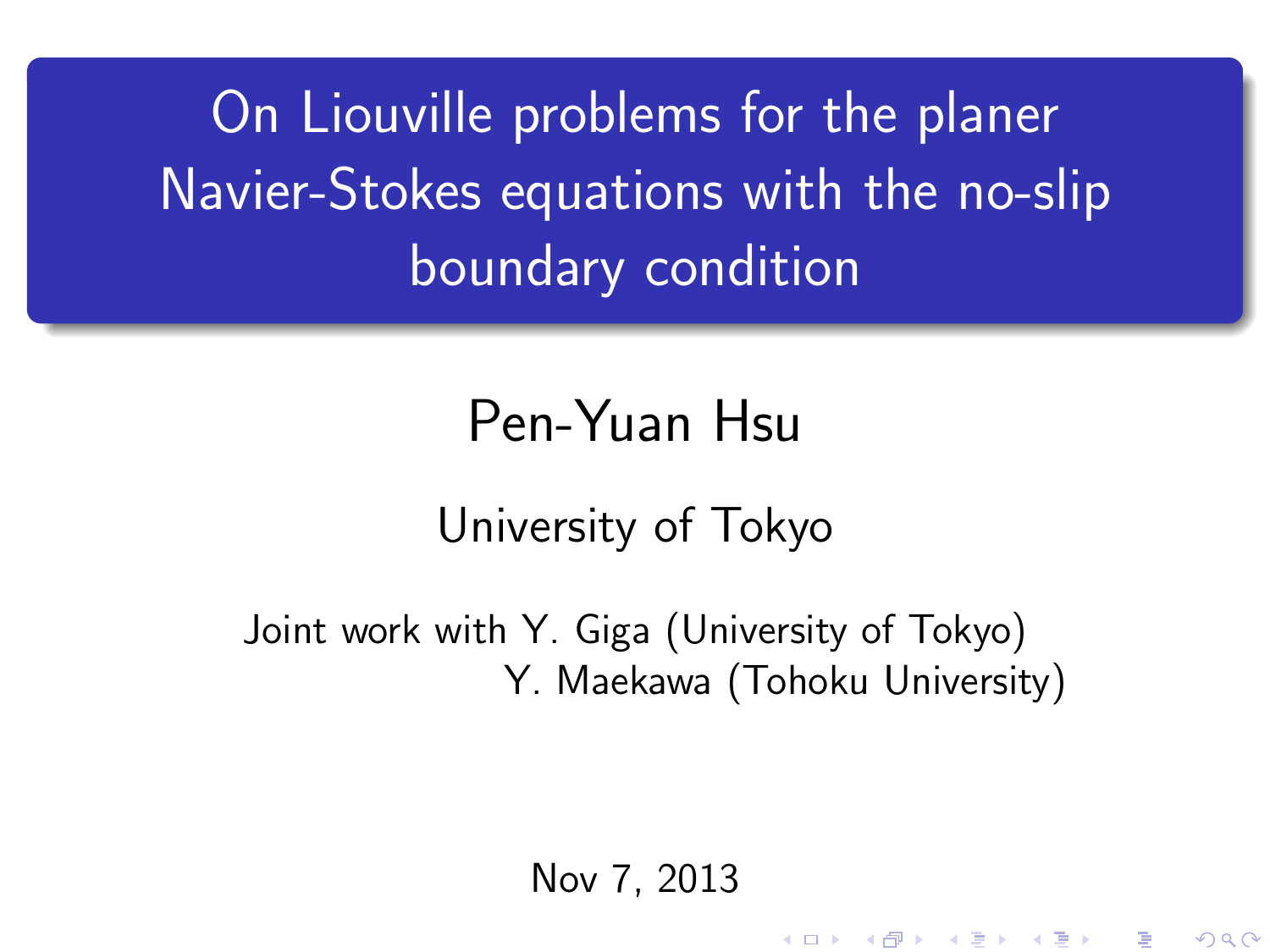#### Introduction

**Equations** 

We study a backward solution to the Navier-Stokes equations in the half plane

$$
\partial_t u + \nabla \cdot (u \otimes u) - \Delta u + \nabla p = 0, \quad \text{div } u = 0 \quad \text{in } (-\infty, 0) \times \mathbb{R}^2_+ \tag{1}
$$

subject to the no-slip boundary condition

$$
u = 0 \qquad \text{on } (-\infty, 0) \times \partial \mathbb{R}^2_+.
$$
 (2)

<span id="page-1-1"></span>《 ロ 》 《 御 》 《 君 》 《 君 》 《 君

<span id="page-1-0"></span> $299$ 

Here  $\mathbb{R}^2_+ = \{(x_1, x_2) \in \mathbb{R}^2 \mid x_2 > 0\}$ ,  $u(t,x)=(u_1(t,x),u_2(t,x))\in\mathbb{R}^2$  and  $p(t,x)\in\mathbb{R}$ .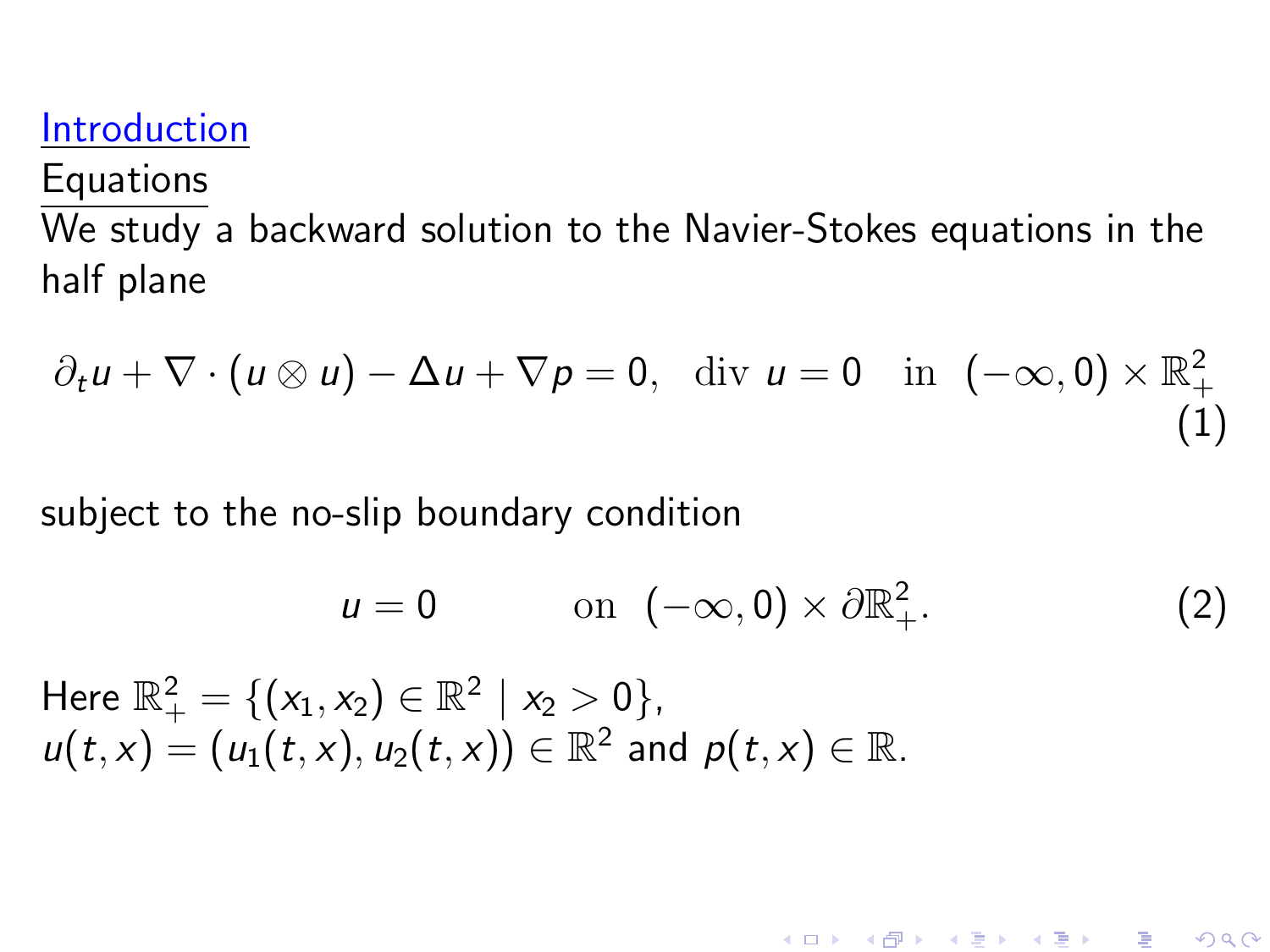As is well known, in the study of evolution equations the Liouville problem for bounded backward solutions plays an important role in obtaining an a priori bound of forward solutions through a suitable scaling argument called a blow-up argument.

Our goal: To solve the Liouville problem for [\(1\)](#page-1-0) - [\(2\)](#page-1-1), that is, the nonexistence of nontrivial bounded global solutions to  $(1)$  -  $(2)$ .

K □ ▶ K @ ▶ K 할 > K 할 > 1 할 > 1 ⊙ Q Q @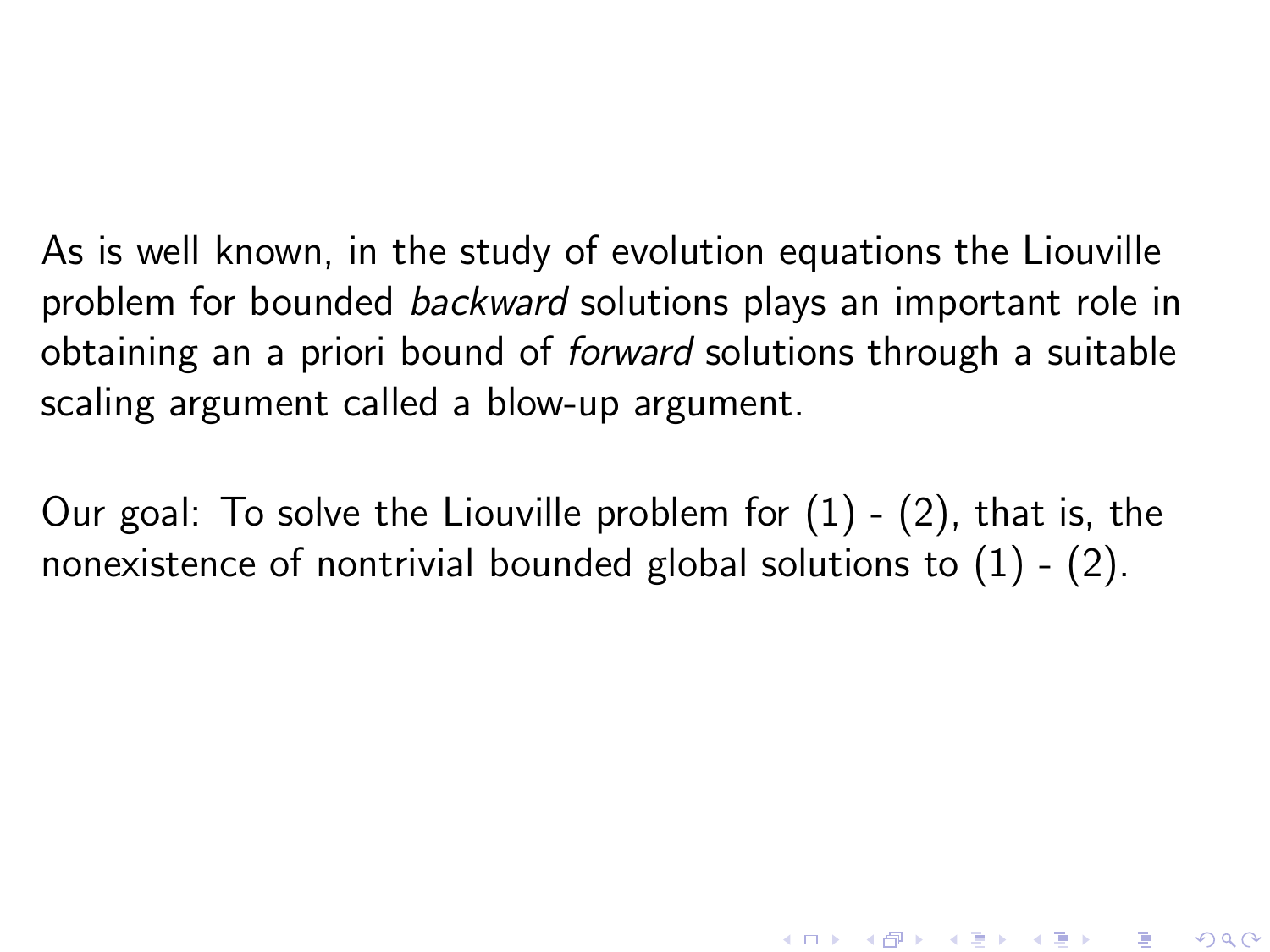#### Liouville type results

Whole space

#### Liouville type theorem

If u is a bounded mild solution of NS in  $\mathbb{R}^2 \times (-\infty, 0)$ , it must be a constant solution.

- Koch-Nadrashvilli-Seregin-Sverak, 2007 (based on integral estimates)
- Giga-miura, 2011

(based on strong Maximum principle of vorticity equation)

K ロ ▶ (K @ ) (K 할 ) (K 할 )

 $2Q$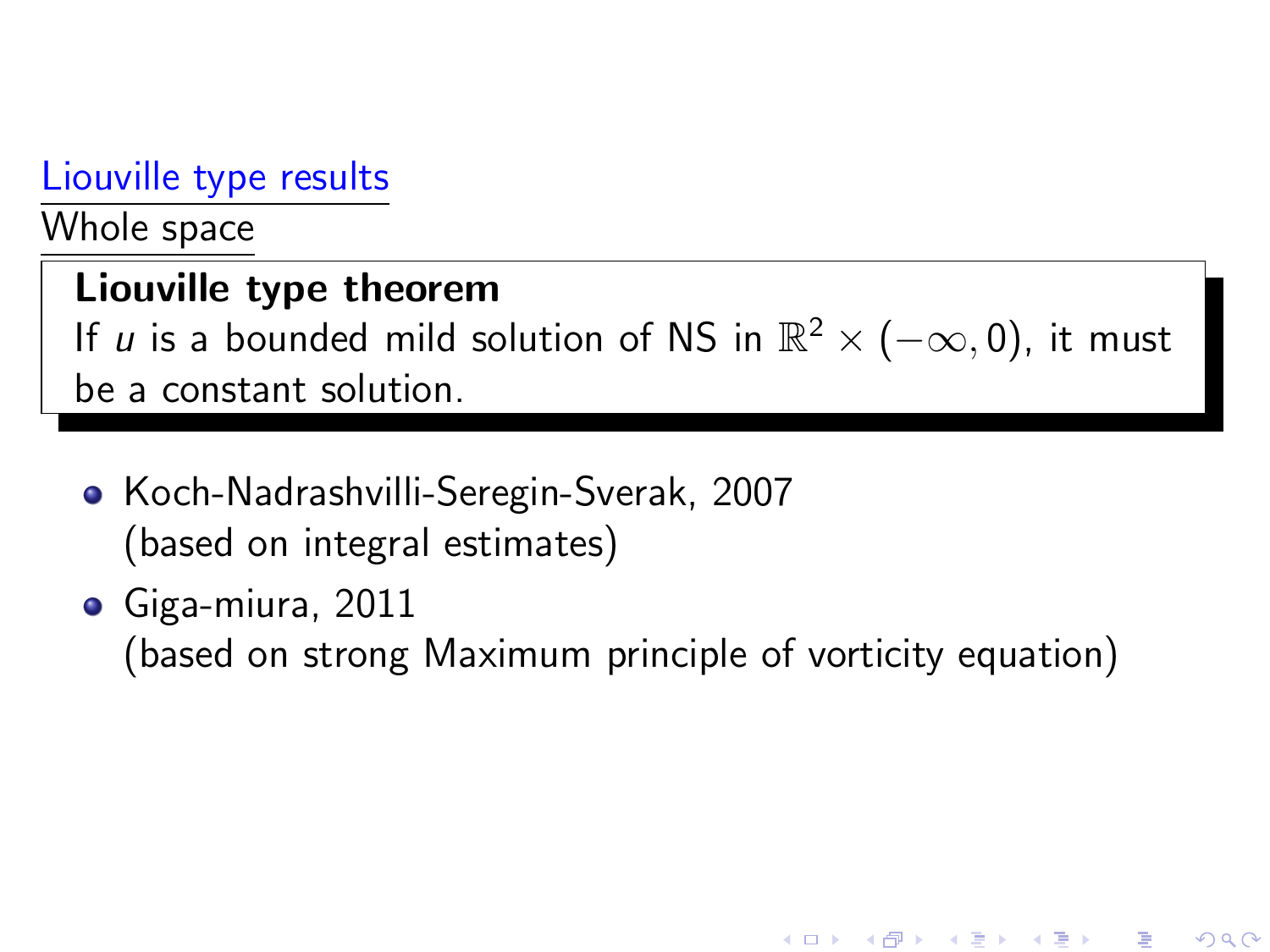Under boundary conditions

(1)Slip boundary condition

The rescaled two-dimensional vorticity equations still enjoy the maximum principle since there is no vorticity production from the boundary.

(2)Dirichlet boundary condition

Vorticity is expected to be created on the boundary. There is even a counterexample of Poiseuille type flow (Giga, 2011)

$$
u = (u_1(t, x_3), 0, 0), \quad p(t, x_1) = -x_1 f(t), \tag{3}
$$

solves the initial-boundary value problem provided that  $u_1$  solves the heat equation

$$
\partial_t u_1 - \partial_3^2 u_1 = f(t)
$$
 in  $(0, T) \times \{x_3 > 0\}$ ,  
\n $u_1 = 0$  on  $(0, T) \times \{x_3 = 0\}$ .

with some f depending only on time.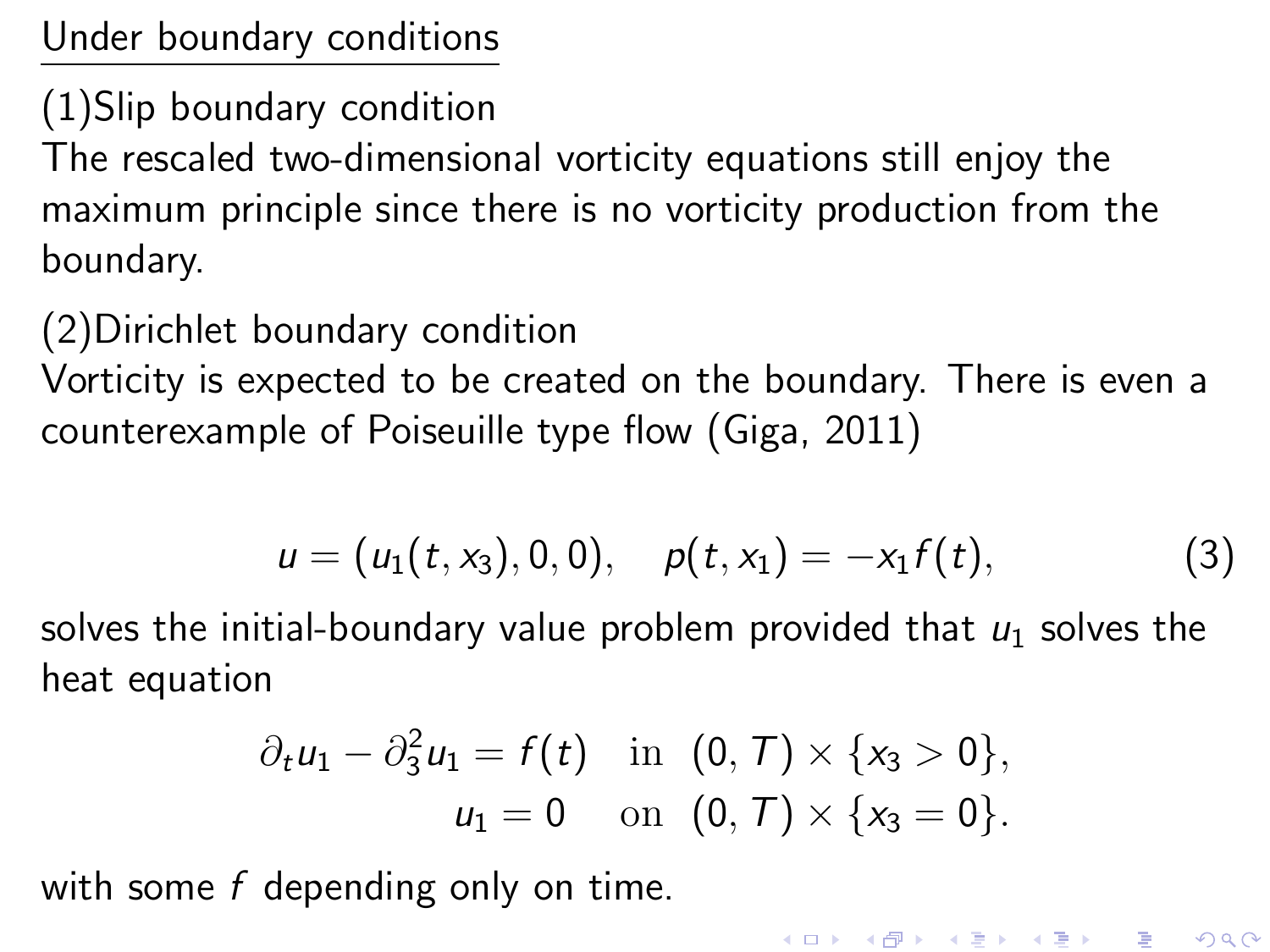#### Liouville type result under the Dirichlet BC

## Theorem 1.1 (Giga-H-Maekawa 2013)

<span id="page-5-0"></span>Let  $(u, p)$  be the solution to  $(1)-(2)$  $(1)-(2)$  $(1)-(2)$  satisfying the following conditions.

$$
\begin{array}{ll}\n\text{(C1)} & \sup\limits_{-\infty < t < 0} \left( \|u(t)\|_{C^{2+\mu}} + \|\partial_t u(t)\|_{C^\mu} \right) < \infty & \text{ for some } \mu \in (0,1). \\
\text{(C2)} & p = p_F + p_H \\
\text{(C3)} & \sup\limits_{-\infty < t < 0} (-t)^{1/2} \|u(t)\|_{\infty} < \infty. \\
\text{(C4)} & \omega \ge 0 & \text{ in } (-\infty,0) \times \mathbb{R}^2_+.\n\end{array}
$$

K ロ ▶ 〈 *同* ▶ 〈 결 ▶ 〈 결 ▶ │ 결

 $2Q$ 

Then u is identically zero.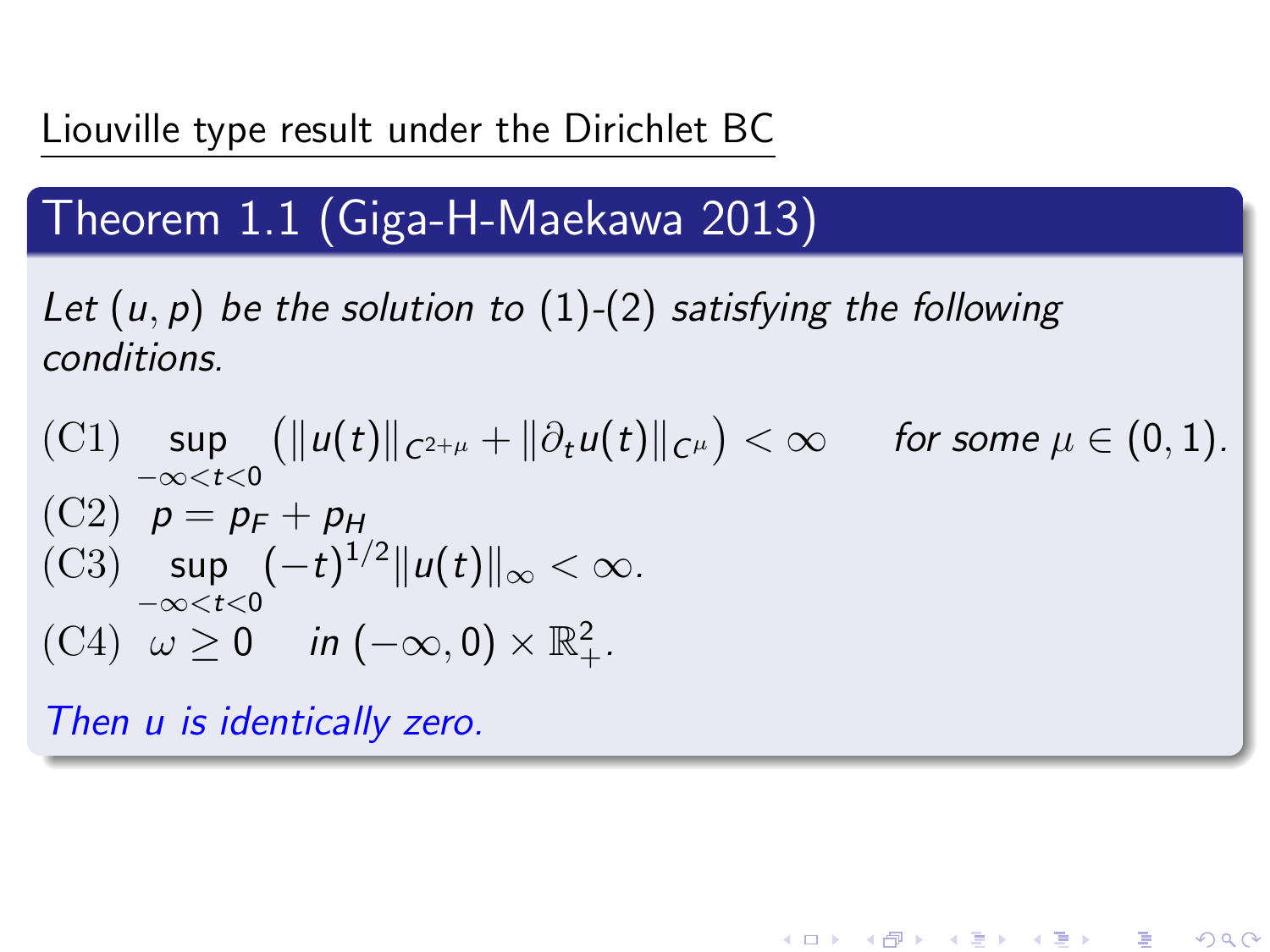Here  $p_F$  is the solution of

$$
\begin{cases}\n-\Delta p_F = \sum_{i,j=1}^3 \partial_i \partial_j (u_i u_j), F = -u \otimes u & \text{in } \partial \mathbb{R}^2 \\
\frac{\partial p_F}{\partial n} = 0 & \text{on } \partial \mathbb{R}^2_+.\n\end{cases}
$$
\n(4)

such that

$$
\|\rho_F\|_{BMO} \le C\|F\|_{\infty}, \qquad \|\nabla\rho_F\|_{C^{\mu}} \le C\|F\|_{C^{1+\mu}}, \qquad 0 < \mu < 1.
$$
\n(5)

 $p_H$ : harmonic pressure; the solution of

$$
\begin{cases}\n\Delta p_H = 0 & , \text{ in } \partial \mathbb{R}^2 \\
\partial_2 p_H = \partial_1 \omega & \text{ on } \partial \mathbb{R}^2_+.\n\end{cases} (6)
$$

such that

$$
\sup_{x\in\mathbb{R}_+^2} x_2|\nabla p_H(x)|\leq C\|\omega\|_\infty,\tag{7}
$$

メロト メタト メミト メミト 一毛

 $2990$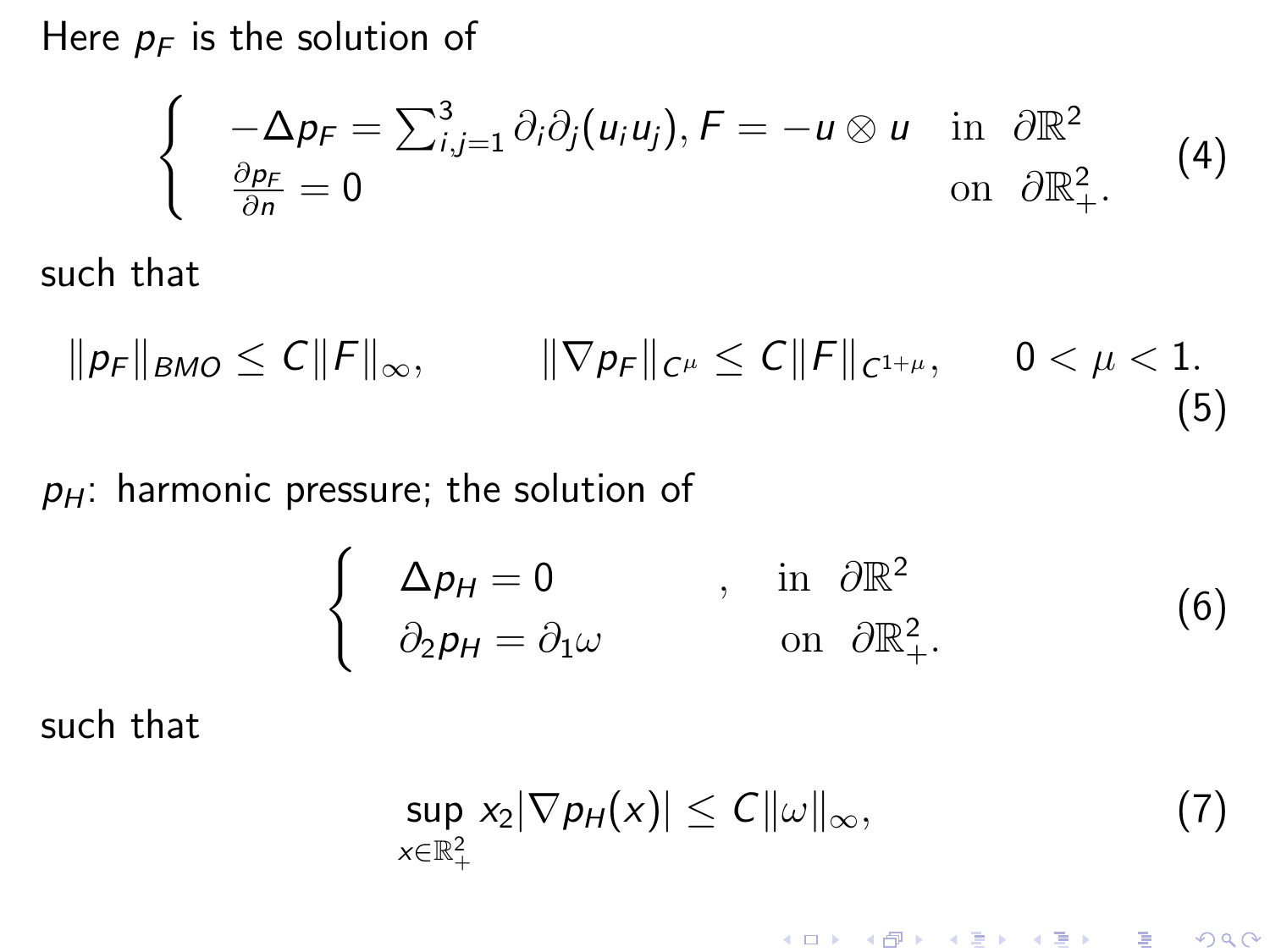## Theorem 1.2 (Giga-Miura 2011 (simplest form) )

Let u be a spatially bounded mild solution for NS in  $(-1,0)\times\mathbb{R}^3$  . Assume that blow-up at zero is type I, i.e.

$$
\sup_{x,t}|u(t,x)|(-t)^{1/2}<\infty.
$$

If the vorticity direction  $\xi = \omega/|\omega|$  is uniformly continuous in space in the sense that (CA)  $|\xi(t,x) - \xi(t,y)| \leq \eta(|x-y|)$ , for  $(t, x)$ ,  $(t, y) \in \Omega_d = \{(t, x) \mid |\omega(t, x)| > d\}$  for some  $d > 0$  and  $\eta$ a modulus of continuity. Then u does not blow-up at  $t = 0$ .

K ロ ▶ 《 리 ▶ 《 코 》 《 코 》 《 코 》 《 코 》 《 이 Q ①

Problem: Can we prove similar result in half space?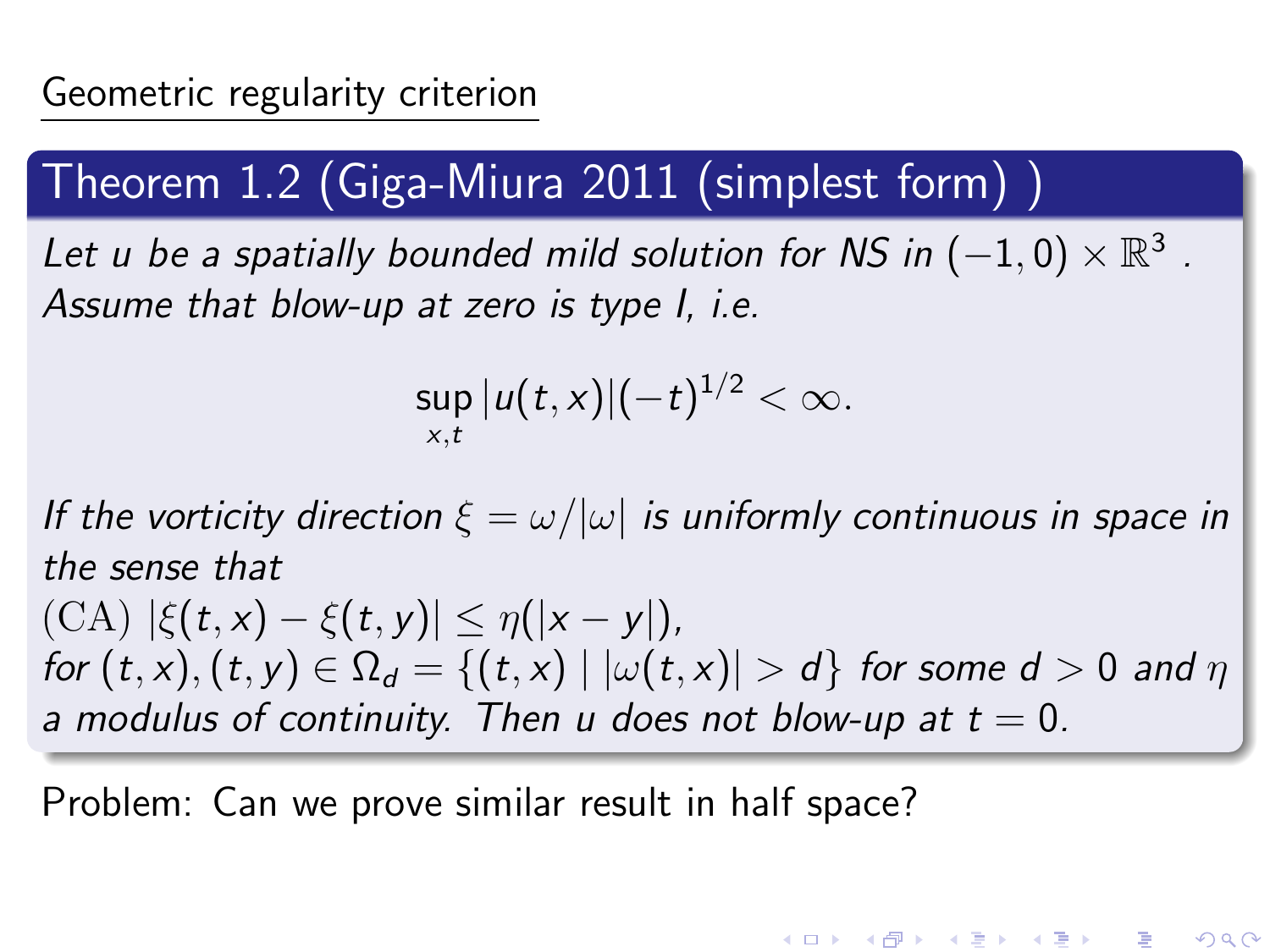Geometric regularity criterion in the half space

#### Theorem 1.3 (Giga-H-Maekawa 2013)

Let u be a spatially bounded mild solution for NSD in  $(-1,0)\times\mathbb{R}^3_+$  . If u is type I near  $t = 0$  and u satisfies  $(CA)$ , then u is bounded up to  $t=0$ .

K ロ ▶ 《 御 》 《 결 》 《 결 》 ○ 결

 $2Q$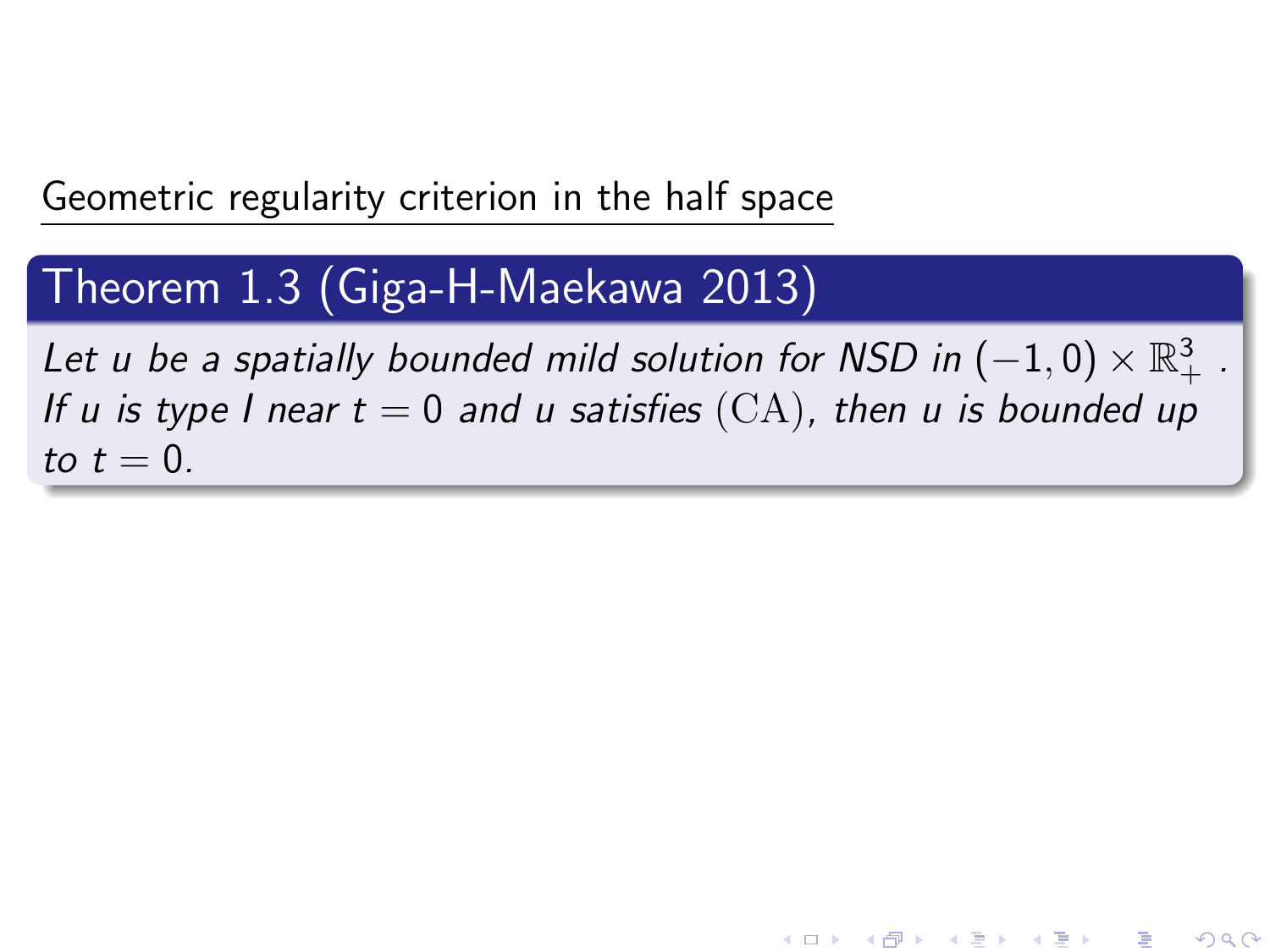Geometric regularity criterion in the half space

#### Theorem 1.3 (Giga-H-Maekawa 2013)

Let u be a spatially bounded mild solution for NSD in  $(-1,0)\times\mathbb{R}^3_+$  . If u is type I near  $t = 0$  and u satisfies  $(CA)$ , then u is bounded up to  $t=0$ .

Note:  $(1)$  -  $(2)$  is naturally derived from a blow-up argument for the three-dimensional Navier-Stokes equations in the half space.

K ロ X K d X X X X X X X X X X X X X X X

 $2Q$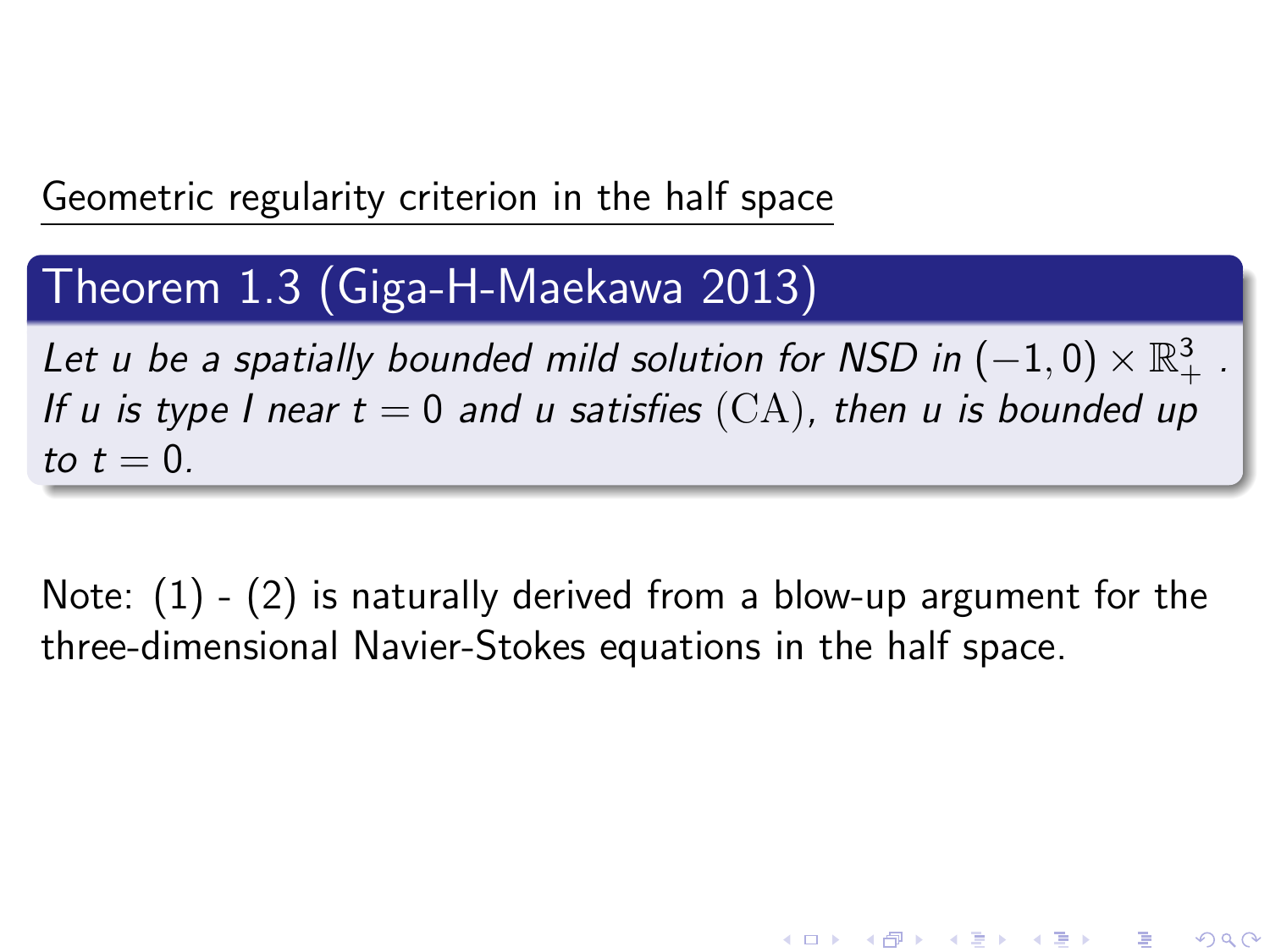## Lemma 1.4 (Decay in normal)

Under the conditions  $(C1)$ ,  $(C2)$ , and  $(C3)$  of Theorem [1.1](#page-5-0) the vorticity  $\omega$  satisfies

$$
\sup_{(t,x)\in(-\infty,0)\times\mathbb{R}^2_+} x_2^{1+\theta}|\omega(t,x)| < \infty \quad \text{for all } \theta \in (0,1). \quad (8)
$$

### Lemma 1.5 (Biot-Savart law)

Under the conditions  $(C1)$ ,  $(C2)$ , and  $(C3)$  of Theorem [1.1](#page-5-0) the velocity u is represented as

$$
u(t,x)=\frac{1}{2\pi}\int_{\mathbb{R}^2_+}\big(\frac{(x-y)^{\perp}}{|x-y|^2}-\frac{(x-y^*)^{\perp}}{|x-y^*|^2}\big)\omega(t,y)\,\mathrm{d}y. \qquad (9)
$$

Here  $x^{\perp} = (-x_2, x_1)^{\top}$  and  $y^* = (y_1, -y_2)^{\top}$ .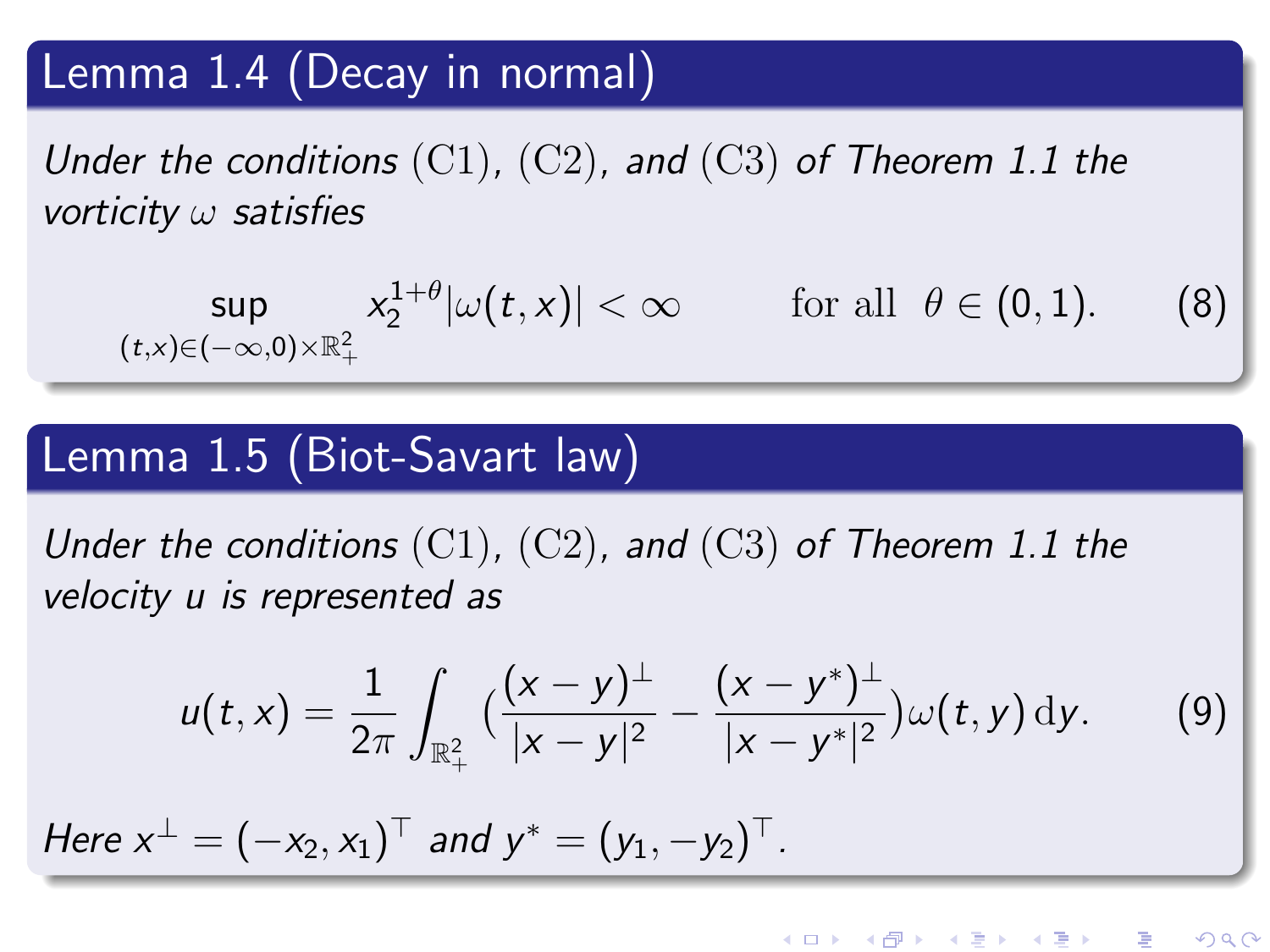Proof admitting Lemma 1.4 and Lemma 1.5

Lemma 1.4, Lemma 1.5 and the Lebesgue convergence theorem implies

$$
u_1(t, x_1, 0) = \frac{1}{\pi} \int_{\mathbb{R}^2 +} \frac{y_2}{(x_1 - y_1)^2 + y_2^2} \omega(t, y) \, dy
$$

The Dirichlet condition implies that  $u_1(t, x_1, 0) \equiv 0$ . Then (C4)  $(\omega > 0)$  implies  $\omega \equiv 0$ . By the classical Liouville theorem for harmonic functions u must be a constant. By (C3)  $u \equiv 0$ .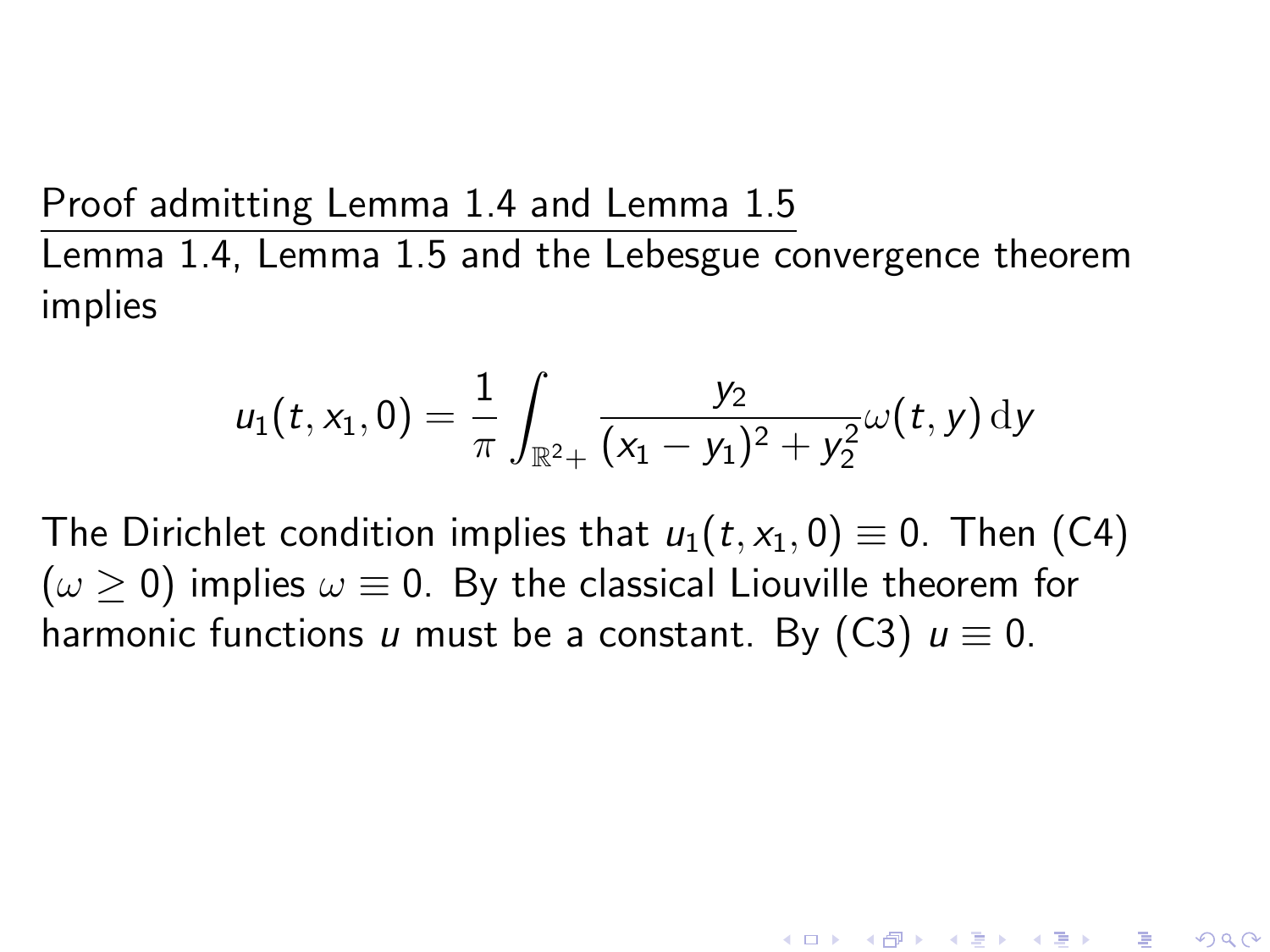vorticity representation formula (C.R. Anderson 1989; Y. Maekawa 2013)

Lemma. Under the Dirichlet condition  $\omega$  satisfies

$$
\partial_t \omega - \Delta \omega = -\nabla^{\perp} \cdot \text{div } \mathsf{F} \qquad \text{in } (-\mathsf{L}, 0) \times \mathbb{R}_+^2
$$

$$
\partial_2 \omega + (-\partial_1^2)^{\frac{1}{2}} \omega = -\partial_1 \mathsf{p}_\mathsf{F} \qquad \text{on } (-\mathsf{L}, 0) \times \partial \mathbb{R}_+^2.
$$

K ロ ▶ ( d ) | K 글 ) | K 글 ) | [ 글 | 10 Q Q Q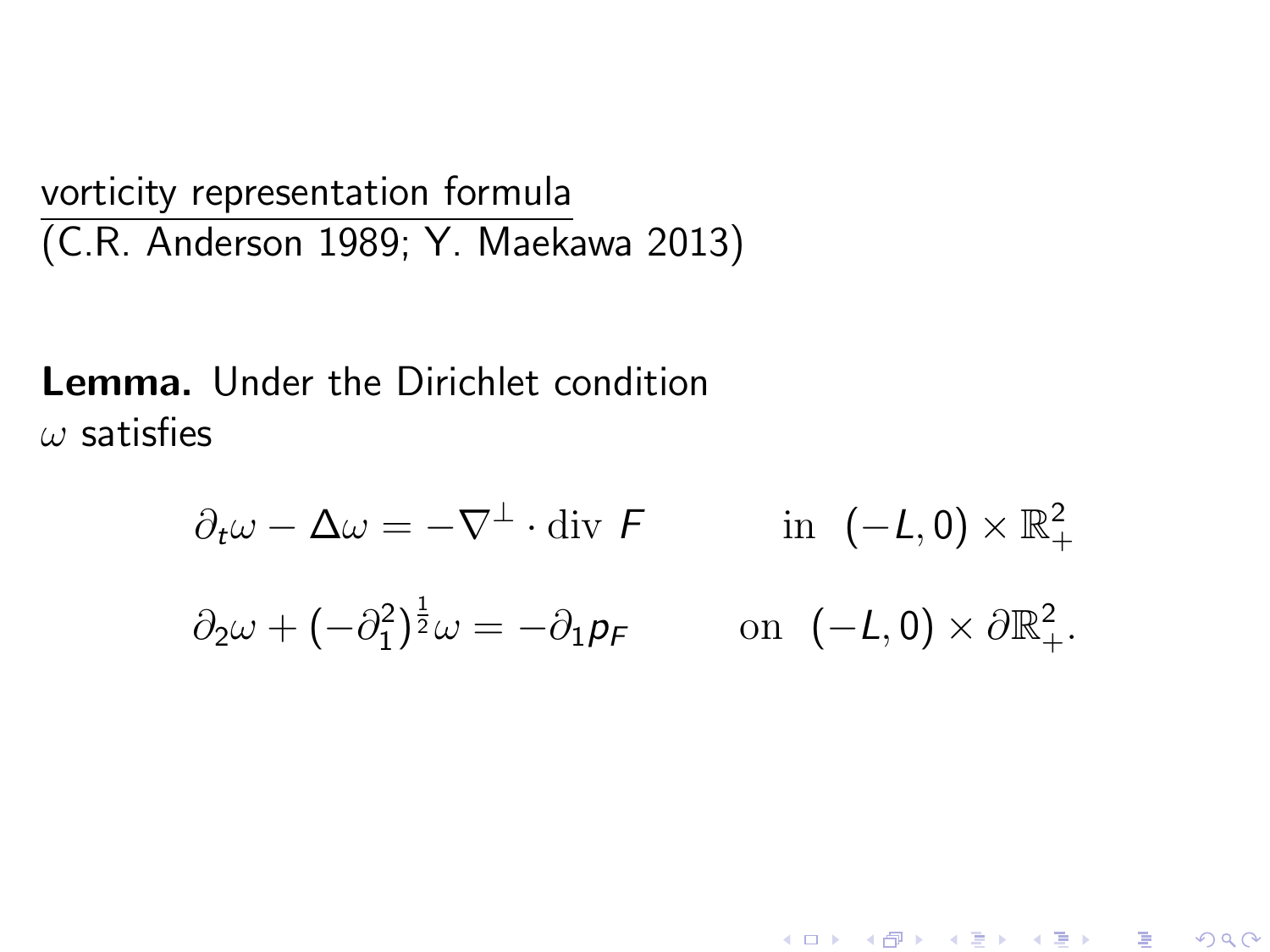#### Lemma. (Representation)

$$
\omega(t) = T(t - s)u(s)
$$

$$
+ \int_{s}^{t} T(t - \tau) \operatorname{div} F(\tau) d\tau
$$

$$
+ \int_{s}^{t} e^{(t - \tau)B} (\partial_{1} p_{F(\tau)} \delta_{\partial \mathbb{R}^{2}_{+}}) d\tau
$$

for  $-L < s < t < 0$ .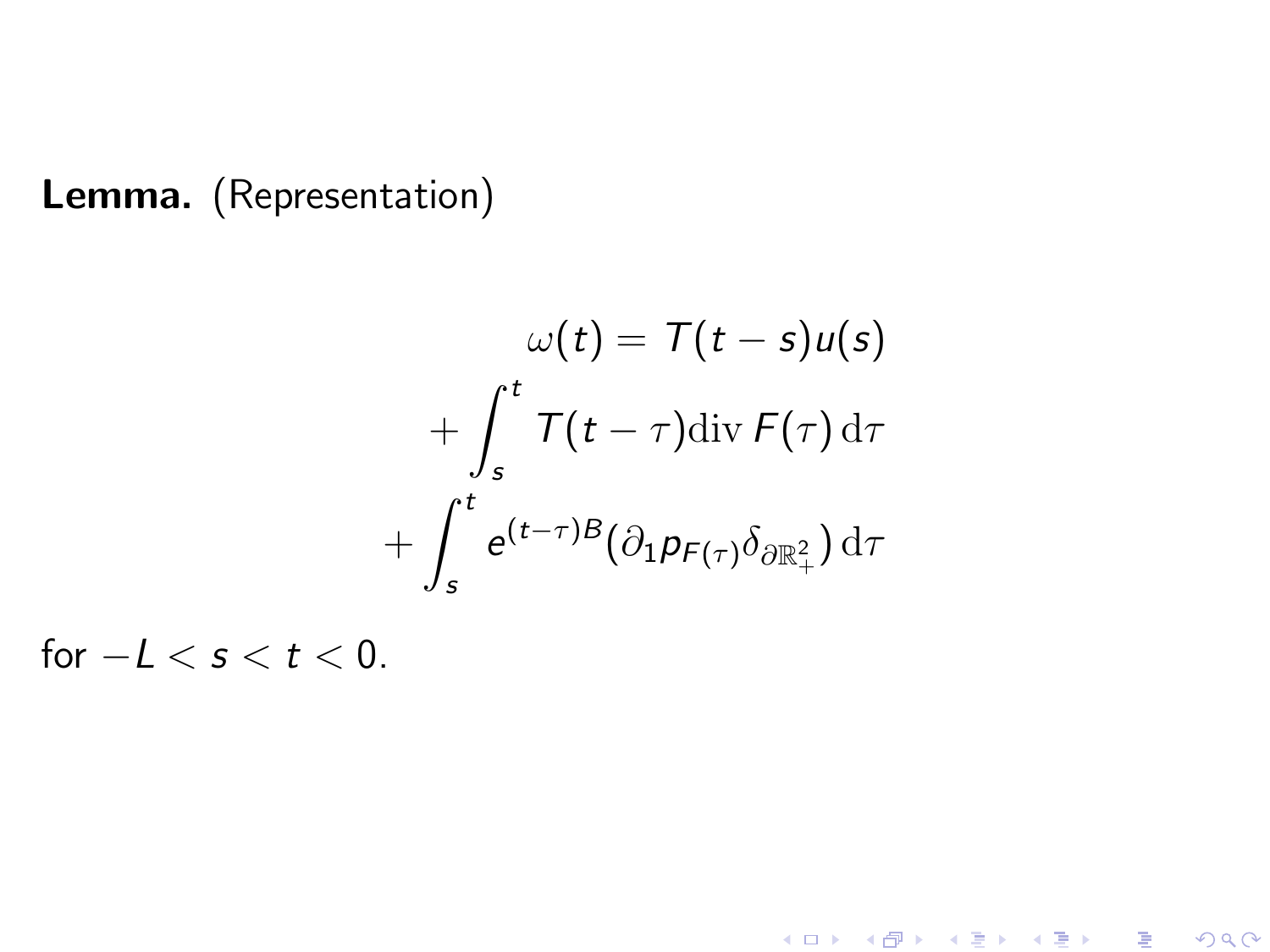# Definition of some operators

Let  $G(t,x)=(4\pi t)^{-1}$  exp  $\big(-|x|^2/(4t)\big)$  be the two-dimensional Gaussian. Then for each  $t>0$  we introduce the operator  $e^{tB}$  defined by

$$
e^{tB}f = G(t) * f + G(t) * f + \Gamma(t) * f, \qquad (10)
$$

where

$$
\Gamma(t) = 2 \int_0^\infty \left( \partial_1^2 + (-\partial_1^2)^{\frac{1}{2}} \partial_2 \right) G(t+\tau) d\tau \tag{11}
$$

with the notations

$$
f * h(x) = \int_{\mathbb{R}_+^2} f(x-y)h(y) dy, \qquad f * h(x) = \int_{\mathbb{R}_+^2} f(x-y^*)h(y) dy,
$$

For each 
$$
t > 0
$$
 we also set the operator  
\n
$$
T(t) : (L^{\infty}(\mathbb{R}^2_+))^2 \to L^{\infty}(\mathbb{R}^2_+)
$$
 as follows:  
\n
$$
\langle T(t)v, f \rangle_{L^2} = \langle v_1, \partial_2 e^{tB} f \rangle_{L^2} - \langle v_2, \partial_1 e^{tB} f \rangle_{L^2}
$$
 for all  $f \in L^1(\mathbb{R}^2_+).$   
\n(12)